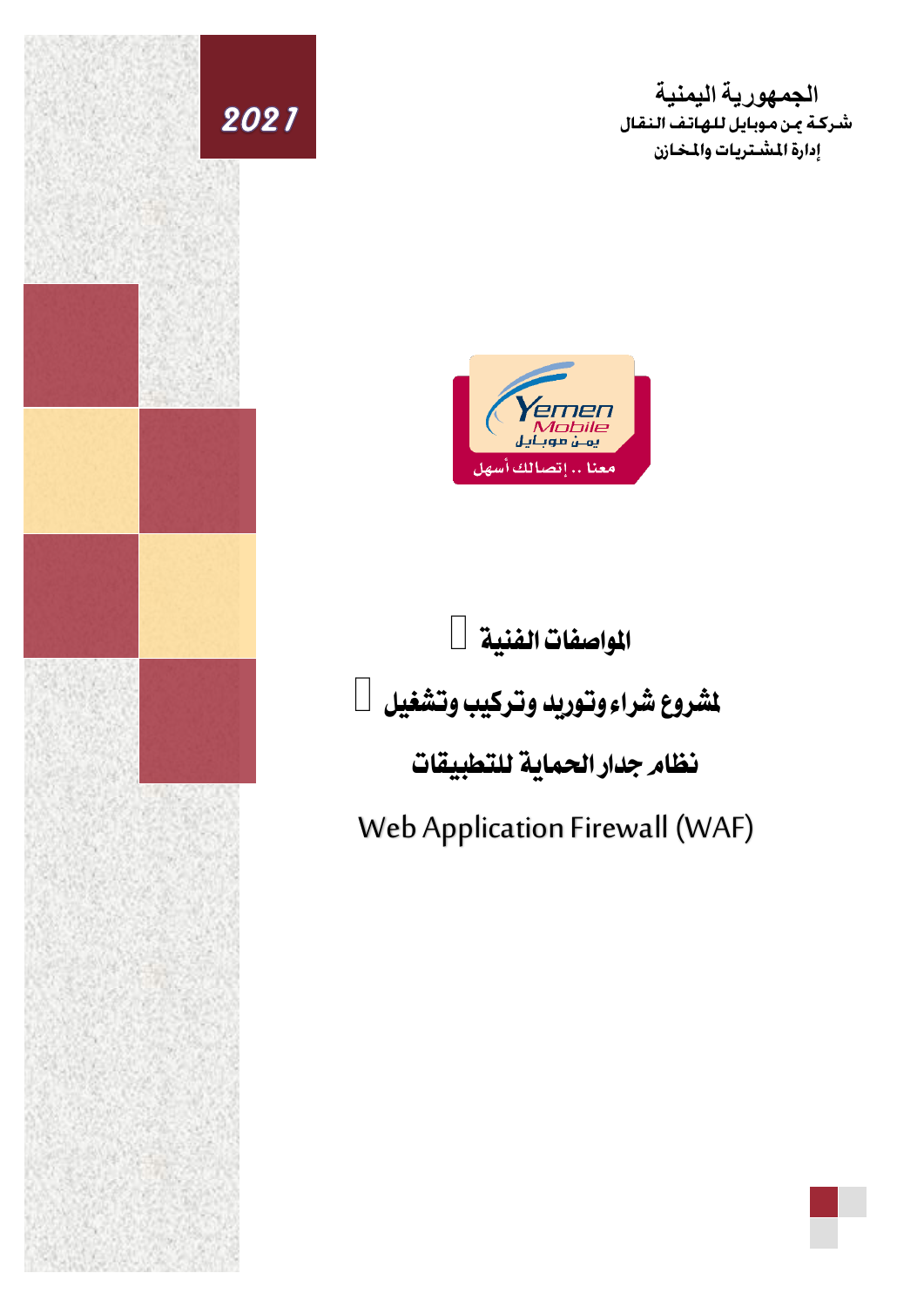

## **Technical Specification**

## **1- Deplyment Requiremnts:**

- We have two main Data Centers At Sana'a city with many web applications that accessed from internet or from external 3<sup>rd</sup> parties API applications.
- We need the solution to protect the access to these web applications with 2 single nodes appliance Web Application Firewall that can be upgraded to work in cluster mode by adding a second node in future.

## **2- The Statements Of Complaince SOC:**

| Sr.<br><b>No</b> | <b>Product Specifications</b>                                                        | <b>Bidders</b><br>Compliance<br>(Yes / No) | <b>Bidders</b><br>Remarks, if<br>any |
|------------------|--------------------------------------------------------------------------------------|--------------------------------------------|--------------------------------------|
|                  | <b>WAF Functions Requirements</b>                                                    |                                            |                                      |
|                  | Hardware Architecture and Performance                                                |                                            |                                      |
| 1                | Appliance 500k-650KL7 requests persecond                                             |                                            |                                      |
| $\overline{2}$   | L4 connections persecond: 250K-500k                                                  |                                            |                                      |
| 3                | L4 HTTP requests per second: 1M-2M                                                   |                                            |                                      |
| $\overline{4}$   | L4 concurrent connections: 28M-40M                                                   |                                            |                                      |
| 5                | Throughput: 10-20 Gbps L4/L7 SSL 6.5K-10K TPS (2K keys)                              |                                            |                                      |
| 6                | The proposed solution should be Support different deployment modes.                  |                                            |                                      |
|                  | Actions taken by WAF to prevent malicious activity should include the ability to     |                                            |                                      |
| 7                | drop requests and responses, block the TCP session, block the application user, or   |                                            |                                      |
|                  | block the IP address.                                                                |                                            |                                      |
| 8                | The proposed solution should provide the adminto manually accept false positives     |                                            |                                      |
| $\overline{9}$   | The proposed solution should be able to restrict traffic both on the basis of number |                                            |                                      |
|                  | of files in a request and the size of the file in a request.                         |                                            |                                      |
| 10               | The proposed solution should be able to expandable in future.                        |                                            |                                      |
| 13               | The Proposed WAF Solution should support line-speed throughput and                   |                                            |                                      |
|                  | submillisecond latency so as not to impact Web application performance.              |                                            |                                      |
| 14               | When scaling the solution, the solution must support a scale-out approach by         |                                            |                                      |
|                  | having only to add more WAF appliances as needed.                                    |                                            |                                      |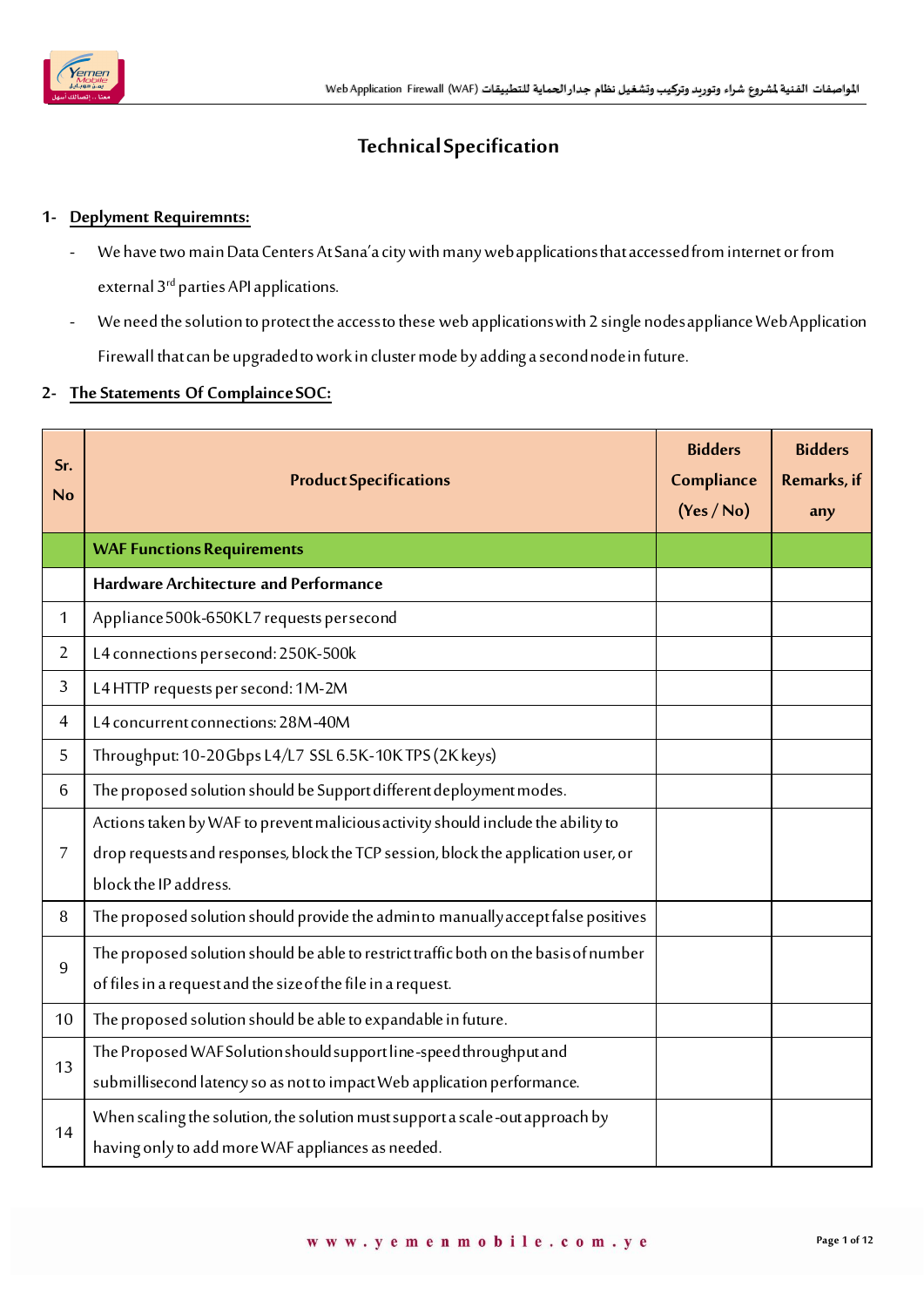

| Sr.<br><b>No</b> | <b>Product Specifications</b>                                                         | <b>Bidders</b><br>Compliance<br>(Yes / No) | <b>Bidders</b><br>Remarks, if<br>any |
|------------------|---------------------------------------------------------------------------------------|--------------------------------------------|--------------------------------------|
|                  | The Proposed WAF Appliance should support 4 X 1 G Copper and 2 Fiber 10G SFP+         |                                            |                                      |
| 15               | at minimum and be populated from Day1 i.e. 3 separate segments can be                 |                                            |                                      |
|                  | configured. These interfaces should be upgradable\ degradable to 1GSFP/1G             |                                            |                                      |
|                  | Copper without any cost to Yemen Mobile Company.                                      |                                            |                                      |
|                  | <b>Administration and Management Requirements</b>                                     |                                            |                                      |
| 1                | The Proposed Appliance should include a Web based single administration               |                                            |                                      |
|                  | interface.                                                                            |                                            |                                      |
| $\overline{2}$   | The Proposed Appliance should have an out-of-band management port.                    |                                            |                                      |
| 3                | Management solution should be capable to manage all the proposed WAF                  |                                            |                                      |
|                  | appliances and up to 10 appliance at minimum                                          |                                            |                                      |
|                  | Management solution should support Role-Based Access Control or multiple user         |                                            |                                      |
| 4                | roles that facilitate separation of duties. i.e. Administrator (Super-User), Manager, |                                            |                                      |
|                  | SSL Certificate Manager                                                               |                                            |                                      |
|                  | The solution should support the following authentication mechanism for accessing      |                                            |                                      |
|                  | the solution In-built authentication in the solution                                  |                                            |                                      |
| 5                | - Kerberos authentication                                                             |                                            |                                      |
|                  | - LDAP authentication                                                                 |                                            |                                      |
|                  | - RADIUS authentication                                                               |                                            |                                      |
| 6                | The solution must be able to operate in FIPS (Federal Information Processing          |                                            |                                      |
|                  | Standard) 140-2 compliance mode.                                                      |                                            |                                      |
| 7                | Should be able to deploy or remove the Web application firewall from the network      |                                            |                                      |
|                  | with minimal impact on the existing Web applications or the network architecture.     |                                            |                                      |
| 8                | Ease of Management, Simplify creation for the security policies to immediately        |                                            |                                      |
|                  | address commonattacks on web applications, including HTTP(S) attacks.                 |                                            |                                      |
| 9                | able to automatic learning to minimize the configuration errors, and ensure the       |                                            |                                      |
|                  | overall effectiveness of each policy.                                                 |                                            |                                      |
|                  | Ease of management support simplify policy creation, can deploy WAF with security     |                                            |                                      |
| 10               | policies that immediately address common attacks on web applications, including       |                                            |                                      |
|                  | HTTP(S) attacks.                                                                      |                                            |                                      |
|                  | <b>Deployment and Operational Requirements</b>                                        |                                            |                                      |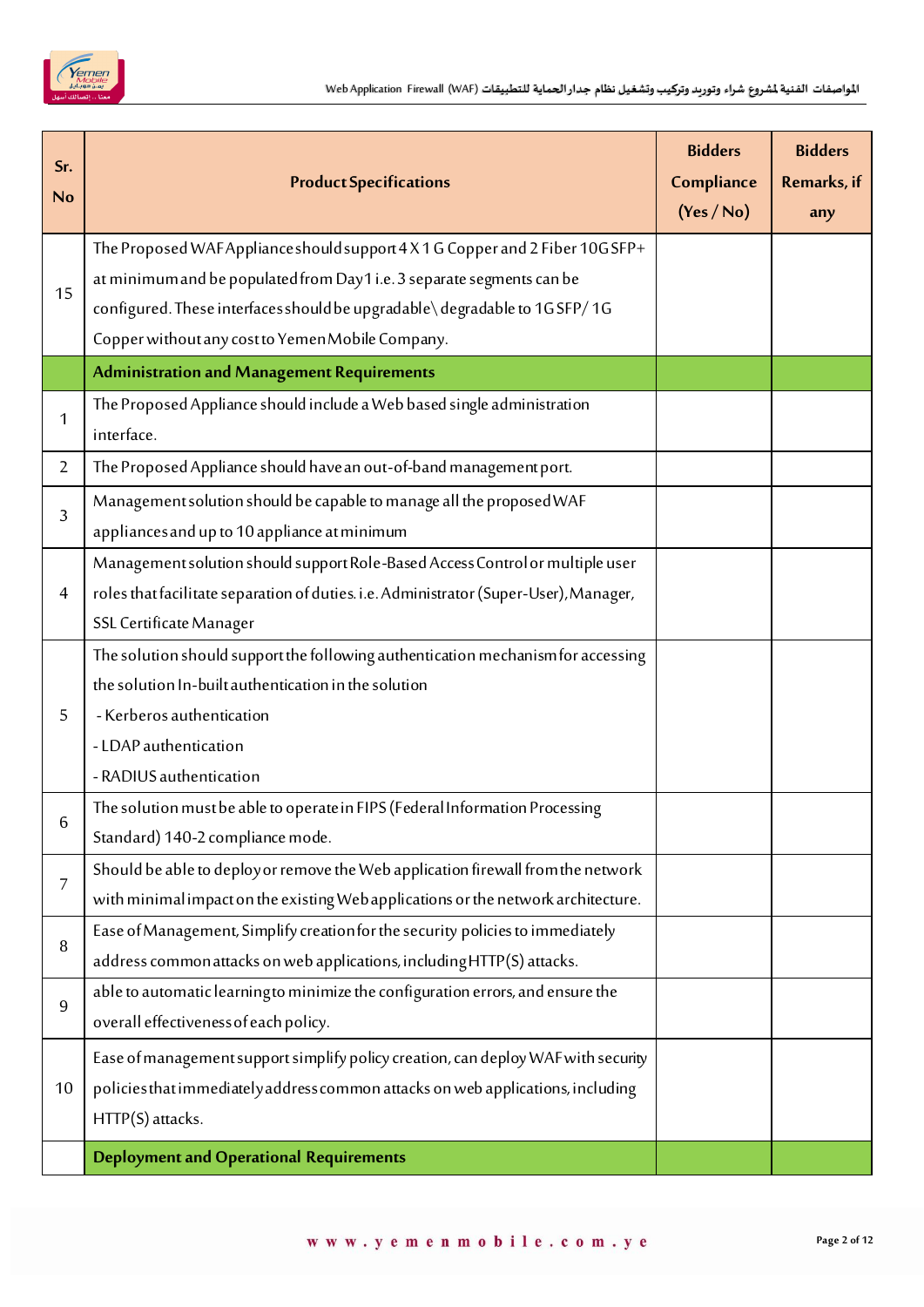

| Sr.<br><b>No</b> | <b>Product Specifications</b>                                                        | <b>Bidders</b><br>Compliance<br>(Yes/No) | <b>Bidders</b><br>Remarks, if<br>any |
|------------------|--------------------------------------------------------------------------------------|------------------------------------------|--------------------------------------|
| 1                | The Proposed WAF Solution must support deployment as inline proxy, one arm           |                                          |                                      |
|                  | mode or transparent bridge mode.                                                     |                                          |                                      |
| $\overline{2}$   | The solution appliance must have the option to support dual hot-swap hard drives     |                                          |                                      |
|                  | and dual hot-swap powersupplies for high availability                                |                                          |                                      |
|                  | The Proposed WAF Solution should support Monitoring Mode and Enforcement             |                                          |                                      |
|                  | Mode of Deployment. In monitoring mode, the administrator can view alerts,           |                                          |                                      |
| 3                | attacks, server errors, and other unauthorized activity. In enforcement mode, the    |                                          |                                      |
|                  | Web application firewall must proactively block attacks.                             |                                          |                                      |
|                  | The Web application firewall must protect both HTTP Web applications and SSL         |                                          |                                      |
|                  | (HTTPS) Web applications. For SSL-enabled Web applications, the Web application      |                                          |                                      |
| 4                | firewall must decrypt SSL traffic between the client and server, and re-encrypt it   |                                          |                                      |
|                  | before forwarding.                                                                   |                                          |                                      |
|                  | On detecting an attack or any other unauthorized activity, the Web application       |                                          |                                      |
|                  | firewall must be able to take the appropriate action. Supported actions should       |                                          |                                      |
| 5                | include the ability to drop requests and responses, block the TCP session, block the |                                          |                                      |
|                  | application user, or blockthe IP address. For particularly destructive attacks, the  |                                          |                                      |
|                  | Web application firewall should be able to block the user or the IP address for a    |                                          |                                      |
|                  | configurable period of time.                                                         |                                          |                                      |
|                  | The Web application firewall should be able to protect Web applications that         |                                          |                                      |
| 6                | include Web services (XML) content. Ideally, the XML protection should be similar    |                                          |                                      |
|                  | to the Web application protection -with automated learning modes.                    |                                          |                                      |
| 7                | The appliance should have feature of Inbuilt Packet logging and capture on demand    |                                          |                                      |
|                  | The solution must be able to decrypt SSL web traffic for inspection without          |                                          |                                      |
| 8                | terminating or changing the HTTPS connection.                                        |                                          |                                      |
| 9                | The solution must allow administrators to add and modify signatures.                 |                                          |                                      |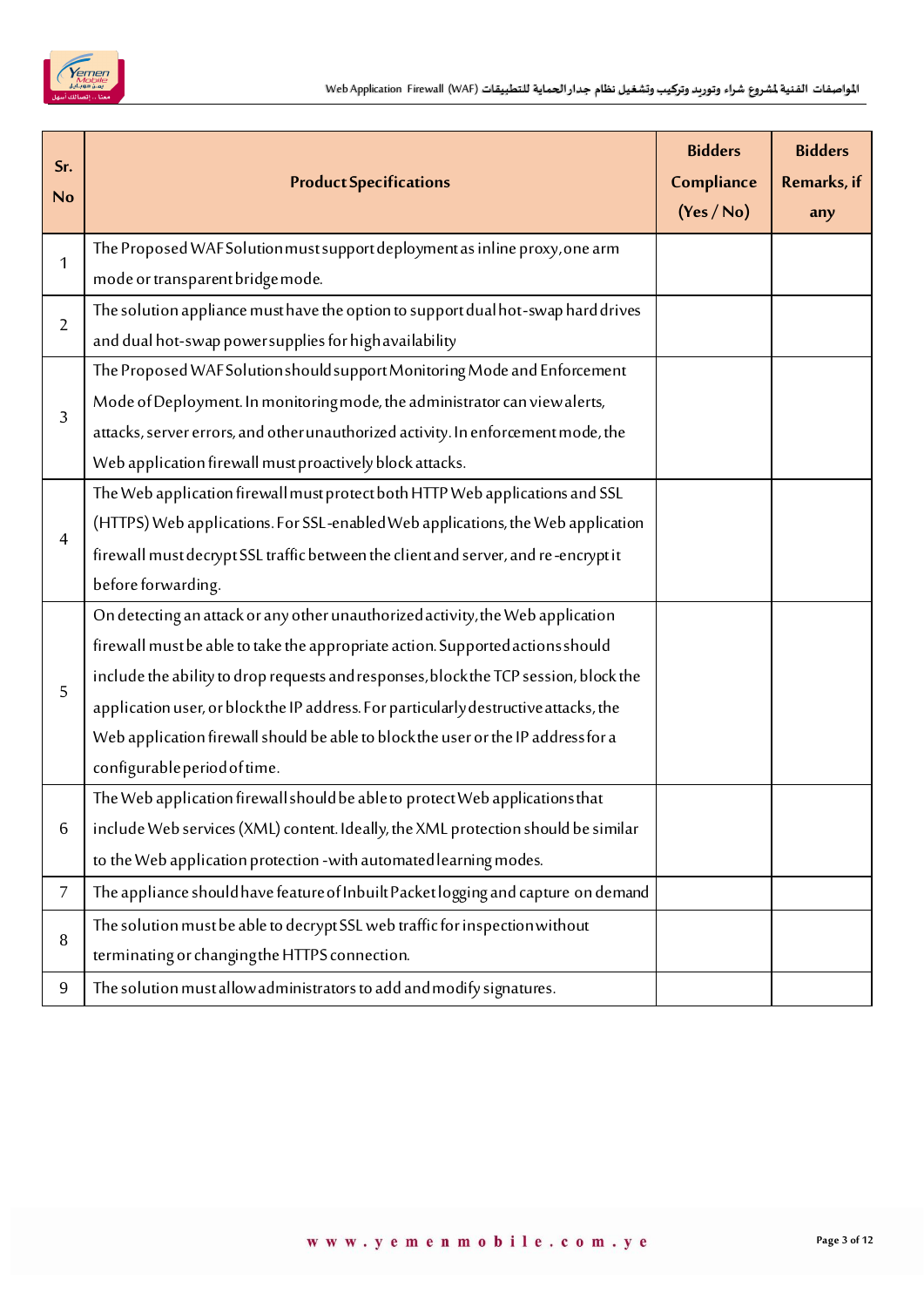

| Sr.<br><b>No</b> | <b>Product Specifications</b>                                                         | <b>Bidders</b><br>Compliance<br>(Yes / No) | <b>Bidders</b><br>Remarks, if<br>any |
|------------------|---------------------------------------------------------------------------------------|--------------------------------------------|--------------------------------------|
|                  | The solution must support regular expressions for the following purposes:             |                                            |                                      |
|                  | - Signatures definition                                                               |                                            |                                      |
|                  | - Sensitive data definition                                                           |                                            |                                      |
| 10               | - Parameter type definition                                                           |                                            |                                      |
|                  | - Host names and URL prefixes definition                                              |                                            |                                      |
|                  | - Fine tuning of parameters that are dynamically learnt from the web application      |                                            |                                      |
|                  | profile                                                                               |                                            |                                      |
| 11               | The appliance should have option to enable x-forwarder-to option per service to       |                                            |                                      |
|                  | log actual client IP in webserver logs                                                |                                            |                                      |
|                  | The proposed solution should support unlimited context or partitions without any      |                                            |                                      |
| 12               | additionallicense. Segmentation controls application flow to respective gateway       |                                            |                                      |
|                  | per server and should help multiple segment controls for various applications         |                                            |                                      |
|                  | The proposed solution should have ability to divide a single setup in to multiple     |                                            |                                      |
| 13               | policies operating independently without compromising on network security             |                                            |                                      |
|                  | Separate policies should be applied for different applications configured on the      |                                            |                                      |
| 14               | same WAF                                                                              |                                            |                                      |
|                  | The solution should have pre-built templates for well-known applications. Solution    |                                            |                                      |
| 15               | should have the ability to build a base policy and inherit child policies from the    |                                            |                                      |
|                  | same. Inheritance should support restricting modifications to the base policy         |                                            |                                      |
|                  | settings                                                                              |                                            |                                      |
|                  | Solution should support the deployment modes without any limitation on the            |                                            |                                      |
| 16               | number of application.                                                                |                                            |                                      |
|                  | Dynamically boost performance with application optimization and acceleration          |                                            |                                      |
| 17               | technologies like fast caching, compression, and TCP optimization with centralized    |                                            |                                      |
|                  | management, to easily scale to handle large volumes of traffic.                       |                                            |                                      |
|                  | WAF should detect Backend Server Failure and route the traffic to available server    |                                            |                                      |
| 18               | and should have capability of Load Balancing across the multiple servers              |                                            |                                      |
|                  | WAF should have feature set to learn the application automatically whenever there     |                                            |                                      |
| 19               | is a change in application structure and should create a policy automatically for the |                                            |                                      |
|                  | newly learned application structure.                                                  |                                            |                                      |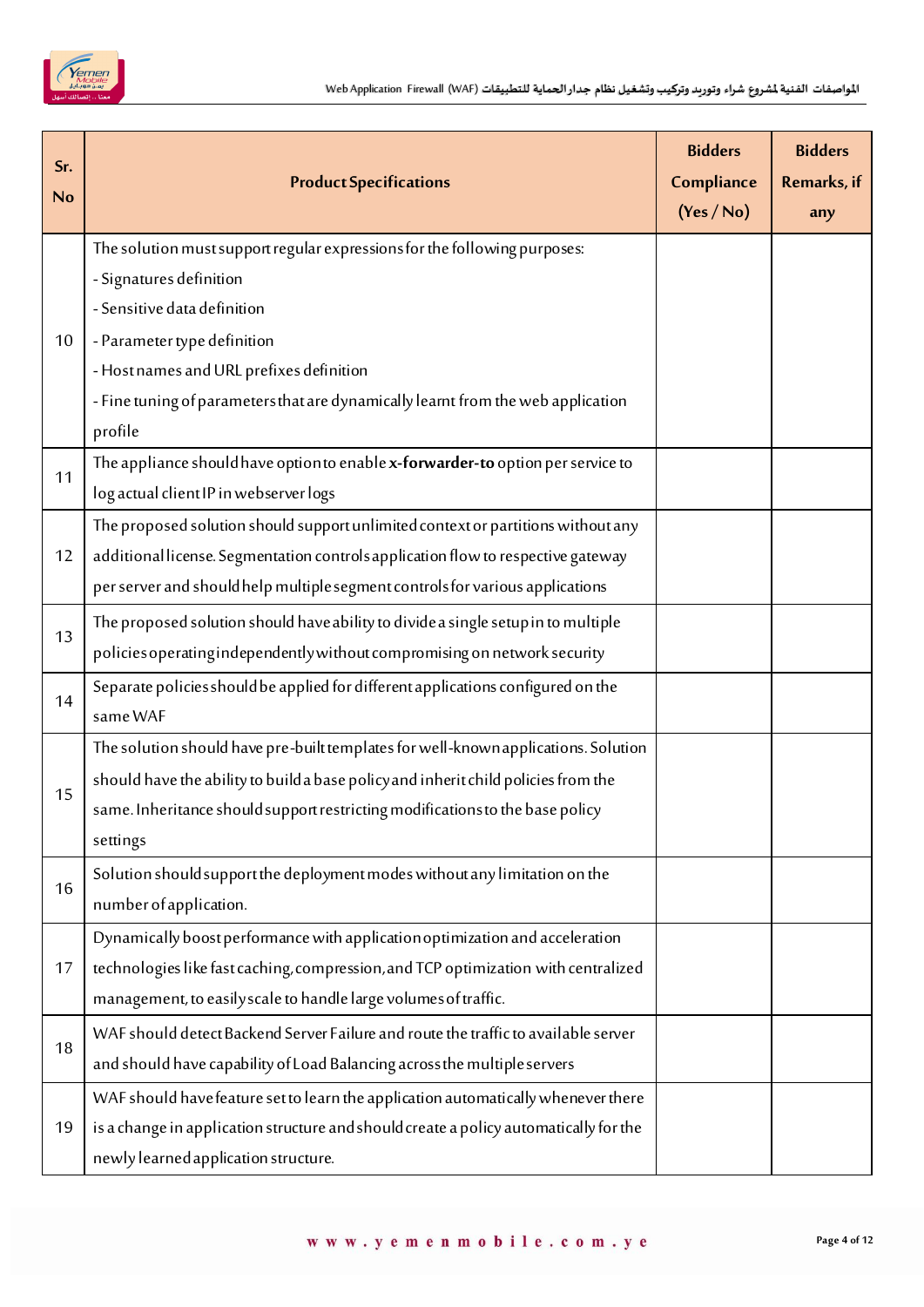

| Sr.<br>No      | <b>Product Specifications</b>                                                          | <b>Bidders</b><br>Compliance<br>(Yes / No) | <b>Bidders</b><br>Remarks, if<br>any |
|----------------|----------------------------------------------------------------------------------------|--------------------------------------------|--------------------------------------|
|                | <b>High Availablity Requirements</b>                                                   |                                            |                                      |
| 1              | The appliance should support Cluster failover with less than 3 second failover time.   |                                            |                                      |
|                | The End user session should be maintained during failover.                             |                                            |                                      |
|                | <b>Support Requirements</b>                                                            |                                            |                                      |
|                | The Proposed WAF Solution should be provided with hardware replacement                 |                                            |                                      |
| 1              | warranty and Ongoing Software Upgrades for all major and minor releases during         |                                            |                                      |
|                | the completion of project                                                              |                                            |                                      |
| 2              | Original Equipment Manufacturer should have Stocking of Spares to ensure that          |                                            |                                      |
|                | the SLA is not breached                                                                |                                            |                                      |
| $\overline{3}$ | Original Equipment Manufacturer of the Proposed Solution Vendor should provide         |                                            |                                      |
|                | regular updates to geo-location database from their public downloads website           |                                            |                                      |
| $\overline{4}$ | Original Equipment Manufacturer should have Support Centers / Service Center in        |                                            |                                      |
|                | the Middle East.                                                                       |                                            |                                      |
|                | <b>Security Requirements</b>                                                           |                                            |                                      |
|                | Validation should be performed on all types of input, including URLs, forms,           |                                            |                                      |
| 1              | cookies, query strings, hidden fields, and parameters, HTTP methods, XML elements      |                                            |                                      |
|                | and SOAP actions.                                                                      |                                            |                                      |
| 2              | The Proposed WAF Solution should have an option to be configured in Reverse            |                                            |                                      |
|                | proxy mode.                                                                            |                                            |                                      |
|                | When deployed as a proxy (either a transparent proxy or a reverse proxy), the Web      |                                            |                                      |
| 3              | application firewall should be able to digitally sign cookies, encrypt cookies, and to |                                            |                                      |
|                | rewrite URLs.                                                                          |                                            |                                      |
| 4              | The Proposed WAF Solution should support both a Positive Security Model and a          |                                            |                                      |
|                | Negative Security Model.                                                               |                                            |                                      |
|                | Both Positive and Negative security model should continuously learn the                |                                            |                                      |
| 5              | application. Learning should be a continuous process and should not stop after a       |                                            |                                      |
|                | certain stage.                                                                         |                                            |                                      |
| 6              | The solution must be able to block transactions with content matching for known        |                                            |                                      |
|                | attack signatures while allowing everything else.                                      |                                            |                                      |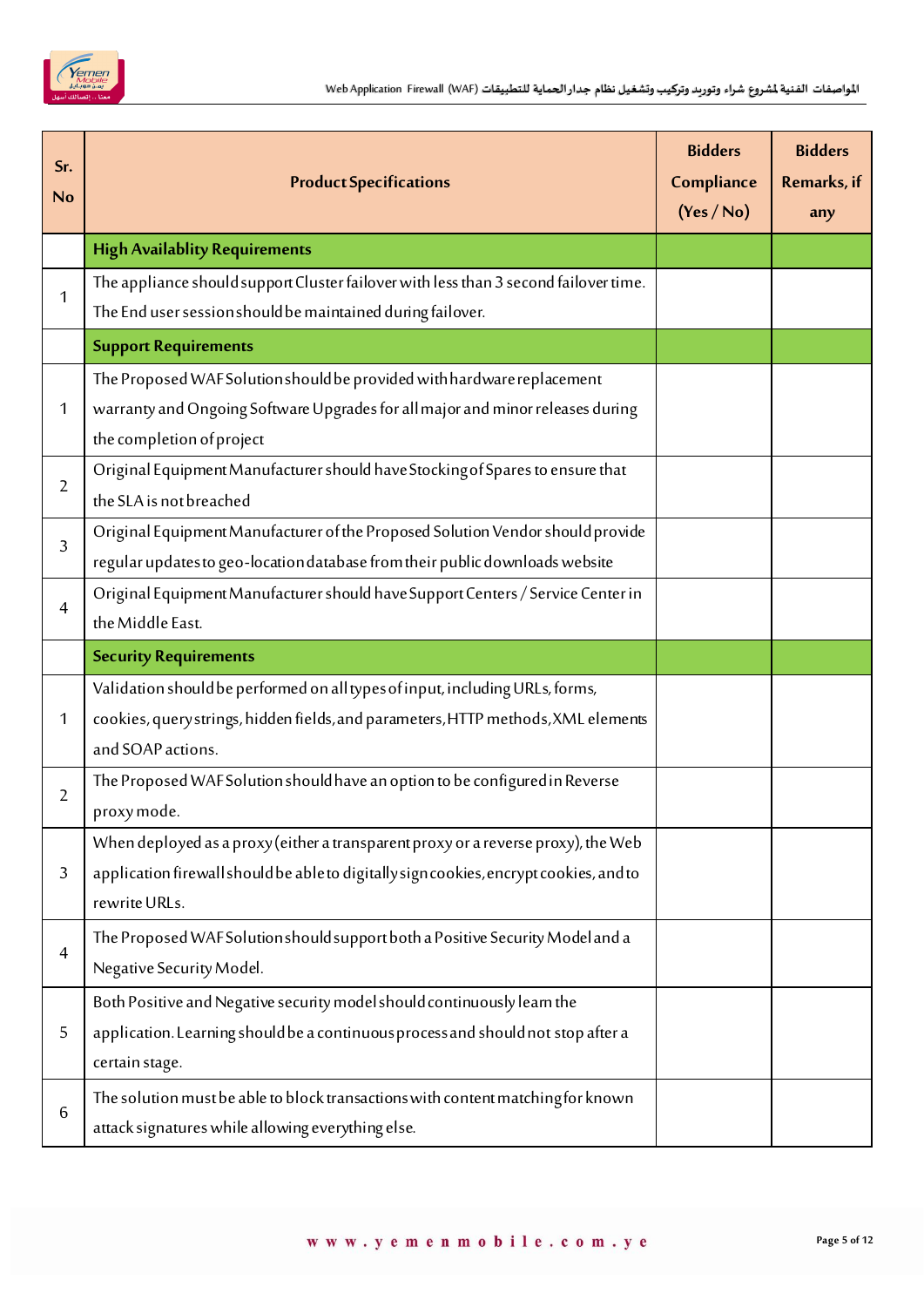

| Sr.<br><b>No</b> | <b>Product Specifications</b>                                                                 | <b>Bidders</b><br>Compliance<br>(Yes / No) | <b>Bidders</b><br>Remarks, if<br>any |
|------------------|-----------------------------------------------------------------------------------------------|--------------------------------------------|--------------------------------------|
| 7                | The solution must identify and mitigate the OWASPTop Ten web application                      |                                            |                                      |
|                  | security vulnerabilities.                                                                     |                                            |                                      |
| 8                | The WAF shall be able to identify and block OWASP Top Ten Ten attack classes in<br>real time. |                                            |                                      |
|                  | The solution must support both URL rewriting and content rewriting for http                   |                                            |                                      |
| 9                | header and body when it is deployed in the reverse proxy mode.                                |                                            |                                      |
|                  | The solution must support user tracking using both form-based and certificate-                |                                            |                                      |
| 10               | based user authentication.                                                                    |                                            |                                      |
| 11               | The solution must be able to validate encoded data in the HTTP traffic.                       |                                            |                                      |
| 12               | The solution must be able to identify Web Socket connections.                                 |                                            |                                      |
|                  | The solution must support the configuration to allow some pages in a web                      |                                            |                                      |
| 13               | application to be in blocking mode and some pages to be in detection \learning                |                                            |                                      |
|                  | mode.                                                                                         |                                            |                                      |
| 14               | The XML protection offered by the solution must be similar to the web application             |                                            |                                      |
|                  | protection provided with automated profiling/learning capability.                             |                                            |                                      |
| 15               | The solution must be able to protect web applications that include Web services               |                                            |                                      |
|                  | (XML) content.                                                                                |                                            |                                      |
| 16               | The solution must be able to perform profiling of JSON. HTTP requests in the JSON             |                                            |                                      |
|                  | format must be learnt by the WAF with the parameters and values.                              |                                            |                                      |
|                  | The solution must allow the re-learning of an application profile on a per-URL or             |                                            |                                      |
| 17               | per-page basis. The administrator should not be required to relearn the entire                |                                            |                                      |
|                  | application when only a few pages have changed.                                               |                                            |                                      |
| 18               | The solution's profiling/learning mode must be able to recognize changes to the               |                                            |                                      |
|                  | web application and simultaneously protect web applications at the same time.                 |                                            |                                      |
|                  | The solution profiling technology must be able to detect and protect against threats          |                                            |                                      |
| 19               | which are specific to the custom code of the web application. After the                       |                                            |                                      |
|                  | profiling/learningphase, the solution must be able to understand the structure of             |                                            |                                      |
|                  | each protected URL.                                                                           |                                            |                                      |
| 20               | The Proposed WAF Solution should support automatic updates to the signature                   |                                            |                                      |
|                  | database, ensuring complete protection against the latest application threats.                |                                            |                                      |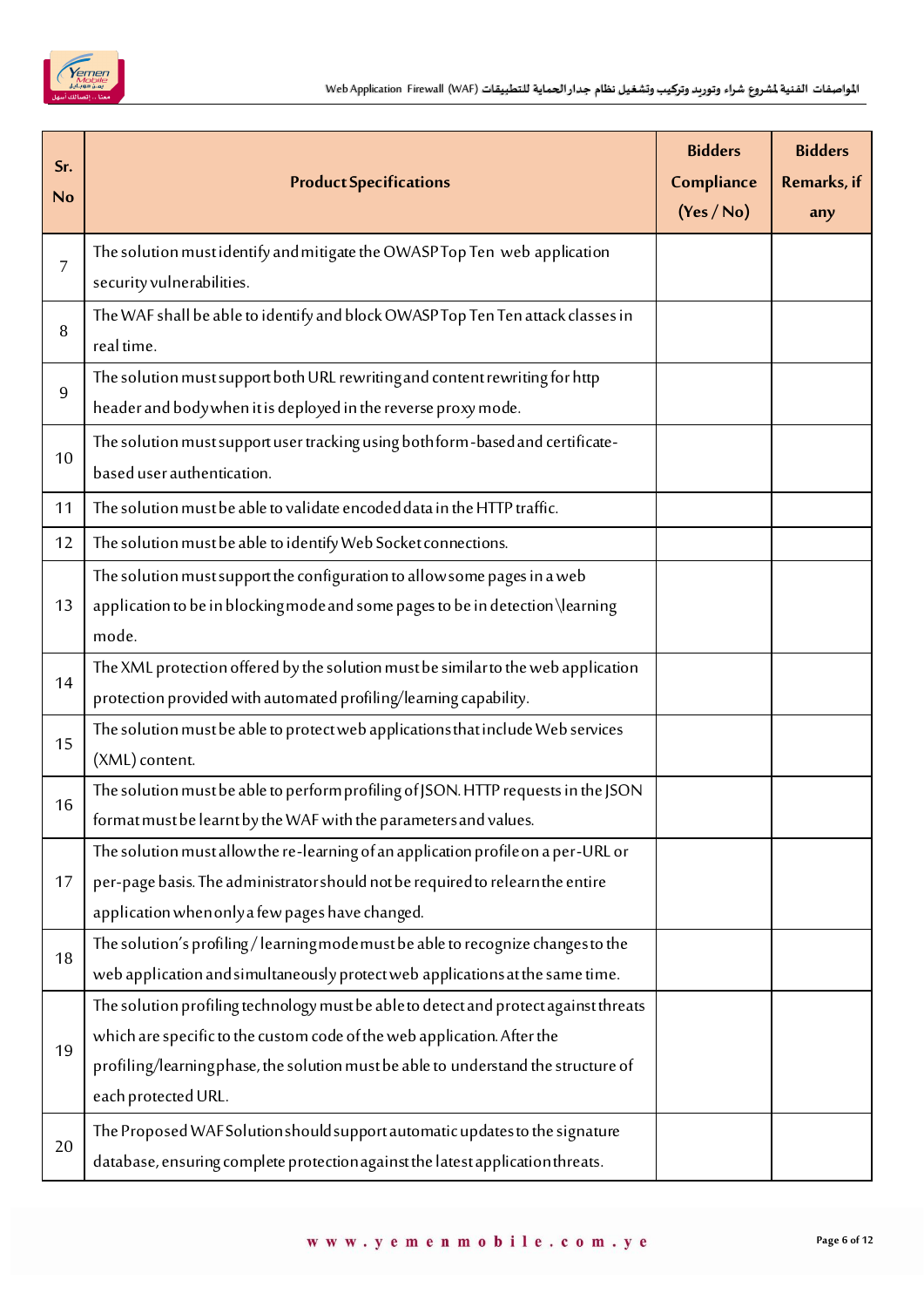

| Sr.<br><b>No</b> | <b>Product Specifications</b>                                                         | <b>Bidders</b><br>Compliance<br>(Yes / No) | <b>Bidders</b><br>Remarks, if<br>any |
|------------------|---------------------------------------------------------------------------------------|--------------------------------------------|--------------------------------------|
|                  | The Proposed WAF Solution should have Correlated Attack Validation capability or      |                                            |                                      |
| 21               | Correlation features which examines multiple attributes such as HTTP protocol         |                                            |                                      |
|                  | conformance, profile violations, signatures, special characters, and user reputation, |                                            |                                      |
|                  | to accurately alert on or block attacks and also to eliminate false positives.        |                                            |                                      |
|                  | The Proposed WAF Solution should support custom security rules. Administrators        |                                            |                                      |
| 22               | should be able to define rules for the positive or negative security model and to     |                                            |                                      |
|                  | create correlation rules with multiple criteria.                                      |                                            |                                      |
|                  | The Proposed WAF Solution Should support ICAP integration with other security         |                                            |                                      |
| 23               | devices for file scanning (industry leading security solutions i.e Symantec, MacAfee, |                                            |                                      |
|                  | Trend Micro and others.                                                               |                                            |                                      |
|                  | The proposed WAF Solution should be configured with real-time threat intelligence     |                                            |                                      |
|                  | on known malicious sources, such as:                                                  |                                            |                                      |
|                  | - Malicious IP Addresses: Sources that have repeatedly attacked other websites        |                                            |                                      |
|                  | - Anonymous Proxies: Proxy servers used by attackers to hide their true location      |                                            |                                      |
|                  | - TOR Networks: Hackers who are using The Onion Router (TOR) to disguise the          |                                            |                                      |
| 24               | source of attack                                                                      |                                            |                                      |
|                  | - IP Geolocation: Geographic location where attacks are coming from and block         |                                            |                                      |
|                  | access                                                                                |                                            |                                      |
|                  | - Phishing URLs: fraudulent sites (URLs) that are used in phishing attacks            |                                            |                                      |
|                  | - Comment Spammers: IP addresses of known active comment spammers                     |                                            |                                      |
|                  | The Proposed WAF Solution should accurately distinguish incoming traffic between      |                                            |                                      |
|                  | human and bot traffic, identify "good" and "bad" bots; classify traffic by browser    |                                            |                                      |
|                  | type, etc. It should have capability of BOT detection and Protection beyond           |                                            |                                      |
|                  | signatures and reputation to accurately detect malicious and benign bots using        |                                            |                                      |
| 25               | client behavioral analysis, server performance monitoring, and escalating using       |                                            |                                      |
|                  | JavaScript/CAPTCHA challenges or other mechanisms. This information should            |                                            |                                      |
|                  | drive WAF policy enforcement decisions, including handling bad and suspected          |                                            |                                      |
|                  | bots. Administrators should also receive an alert (e.g. for monitoring purposes), or  |                                            |                                      |
|                  | have capability to block the bot.                                                     |                                            |                                      |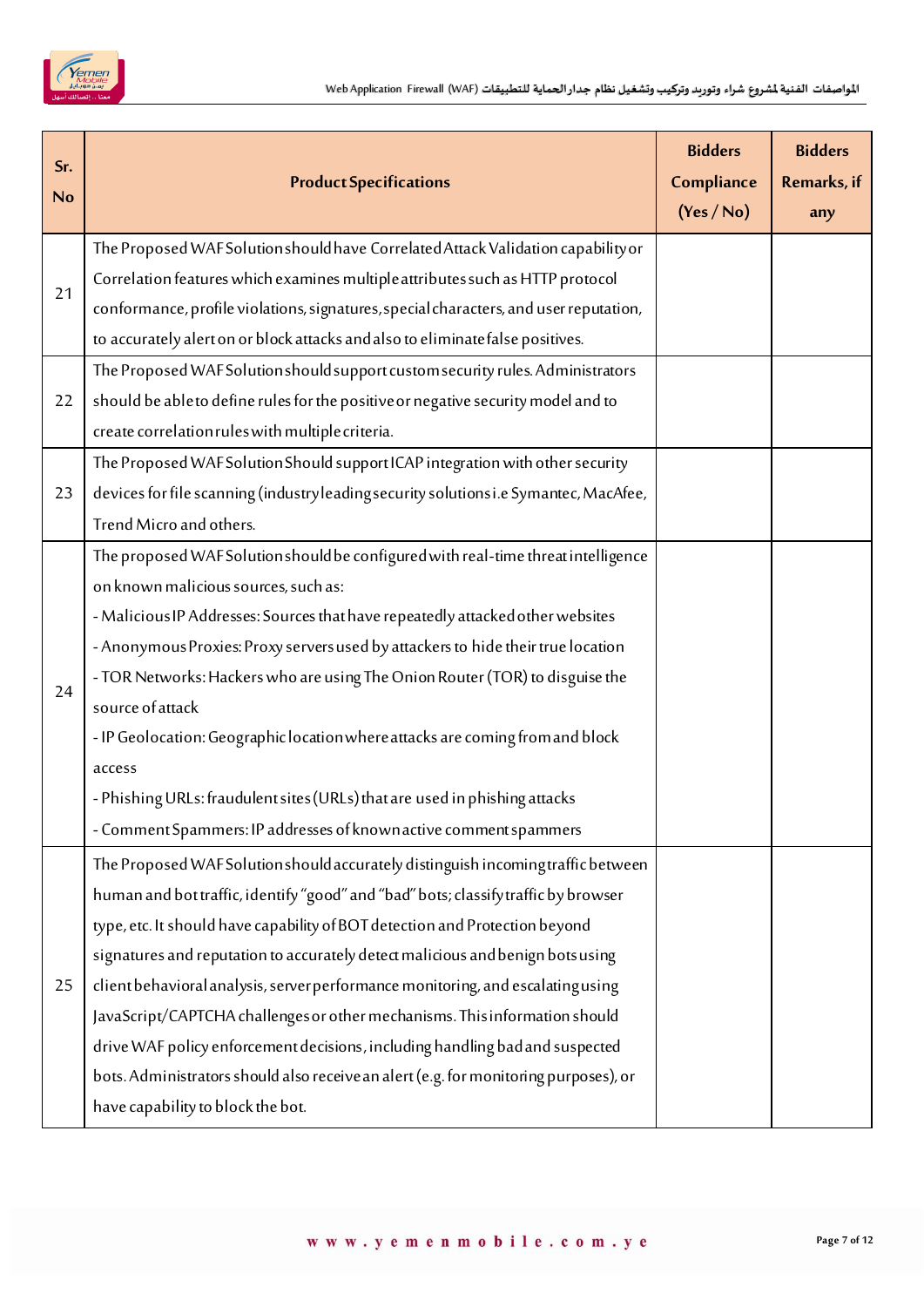

| Sr.<br><b>No</b> | <b>Product Specifications</b>                                                        | <b>Bidders</b><br>Compliance<br>(Yes/No) | <b>Bidders</b><br>Remarks, if<br>any |
|------------------|--------------------------------------------------------------------------------------|------------------------------------------|--------------------------------------|
| 26               | The Web Application Firewall should have "Anti-Automation" protection which can      |                                          |                                      |
|                  | block the automated attacks using hacking tools, scripts, frame work etc.            |                                          |                                      |
|                  | The Proposed WAF Solution should have Community Defense feature or should            |                                          |                                      |
|                  | have a Crowd-Sourced Threat Intelligence to Identify New Attack Vectors.             |                                          |                                      |
|                  | Community Defense feature gather suspicious Web requests, validate that requests     |                                          |                                      |
| 27               | are attacks, and transform identified attacks into signatures. Equipped with         |                                          |                                      |
|                  | Community Defense, Web Application Firewalls can spot attacks witnessed by           |                                          |                                      |
|                  | other Web Application Firewalls-protected websites, it distributes these feeds in    |                                          |                                      |
|                  | near-real time to fortify the entire community (of WAF) against Emerging threats.    |                                          |                                      |
|                  | The Proposed WAF Solution should provide built-in L7 layer DDoS detection and        |                                          |                                      |
| 28               | mitigation features based on machine learning and behavioral analytics and           |                                          |                                      |
|                  | dynamic signatures.                                                                  |                                          |                                      |
| 29               | The Proposed WAF solution must provide capabilities to obfuscate sensitive field     |                                          |                                      |
|                  | names to defeat Man-in-The-Browser Attacks                                           |                                          |                                      |
|                  | The Proposed WAF Solution must protect website user accounts from attack and         |                                          |                                      |
| 30               | takeover.                                                                            |                                          |                                      |
|                  | The Proposed WAF Solution must have an option to have "Comment Spam IP Feed"         |                                          |                                      |
| 31               | to Block IPs to reduce spam messages in forums and userboards of customerweb         |                                          |                                      |
|                  | applications.                                                                        |                                          |                                      |
|                  | The Proposed WAF Solution should Identify and limit / block suspicious clients,      |                                          |                                      |
| 32               | headless browsers and also mitigate client side malwares                             |                                          |                                      |
|                  | The Proposed WAF Solution should protect API based communication between             |                                          |                                      |
| 33               | client & servers using all the relevant WAF signatures.                              |                                          |                                      |
|                  | The Proposed WAF Solution should protect Mobile Apps (both IOS & Android             |                                          |                                      |
| 34               | based) communication between client & servers using all the relevant WAF             |                                          |                                      |
|                  | signatures.                                                                          |                                          |                                      |
|                  | Protection Against Application Attacks, providing comprehensive geolocation          |                                          |                                      |
| 35               | attack protection from layer 7 DDoS, and zero-day web application attacks.           |                                          |                                      |
|                  | can prevent execution of fraudulent transactions, stop in-browser session hijacking, |                                          |                                      |
| 36               | and secure AJAX applications and JSON payloads.                                      |                                          |                                      |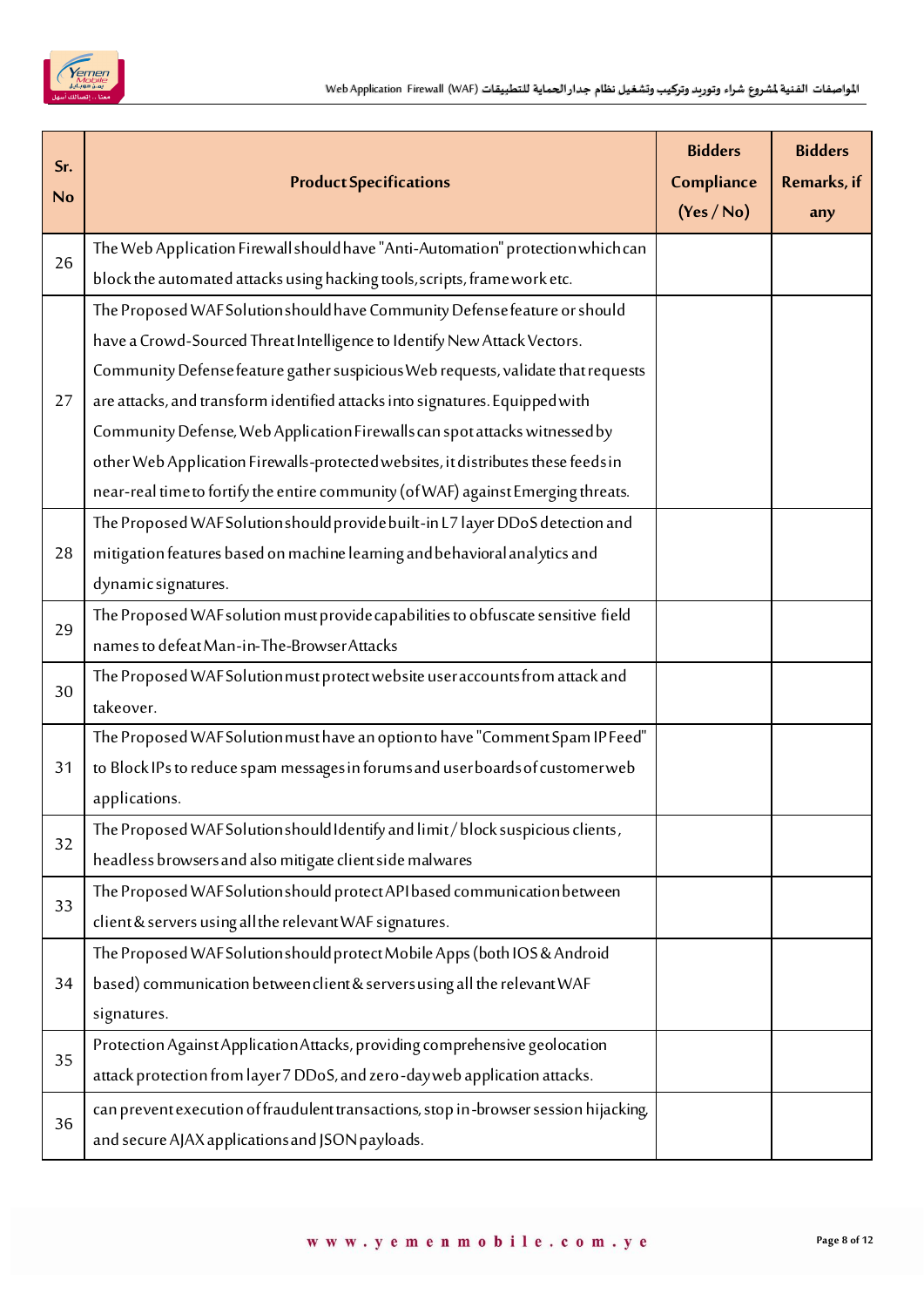

| Sr.<br><b>No</b> | <b>Product Specifications</b>                                                        | <b>Bidders</b><br>Compliance<br>(Yes/No) | <b>Bidders</b><br>Remarks, if<br>any |
|------------------|--------------------------------------------------------------------------------------|------------------------------------------|--------------------------------------|
| 37               | can defend against content and cookie modification, brute force login attempts and   |                                          |                                      |
|                  | HTTP Parameter Pollutionattacks.                                                     |                                          |                                      |
| 38               | Support SSL offloading to maximize the utilization of the applications they protect, |                                          |                                      |
|                  | to keep processing workrunning smoothly.                                             |                                          |                                      |
| 39               | can terminate SSL traffic, expose what is inside it, and make security decisions     |                                          |                                      |
|                  | based on the encrypted data.                                                         |                                          |                                      |
|                  | Automatic Attack Detection, malware and bot activity detection to investigate        |                                          |                                      |
| 40               | whether a web client source is human, an automated browser script, or even a         |                                          |                                      |
|                  | headless browser.                                                                    |                                          |                                      |
| 41               | Bot-defense capabilities to deliver always-on protection - preventing automated      |                                          |                                      |
|                  | web scraping from ever materializing.                                                |                                          |                                      |
| 42               | Able to detect attacks designed to run JavaScript, respond to challenges, and mimic  |                                          |                                      |
|                  | human and browser capabilities without overburdening the applications it protects.   |                                          |                                      |
| 43               | Device ID and Fingerprinting, Browser fingerprinting captures browser attributes in  |                                          |                                      |
|                  | order to identify client or re-identify a visiting user, user agent, or device.      |                                          |                                      |
|                  | Behavioral Analysis, can analyze and understand volumetric traffic patterns and      |                                          |                                      |
|                  | then scan for anomalous behavior based on a set of related rules to assesses         |                                          |                                      |
| 44               | average server responsetime, transactions per second, and sessions that request      |                                          |                                      |
|                  | too much traffic to use as a baseline for determining whether an attack has          |                                          |                                      |
|                  | commenced.                                                                           |                                          |                                      |
| 45               | Should support authentication Gateway, secure singlesign-on, two-step verification   |                                          |                                      |
|                  | to avoid distributed attack.                                                         |                                          |                                      |
|                  | able to detect an anomaly wheneither too many sessions are opened from an IP         |                                          |                                      |
| 46               | address or when the number of sessions exceeds a set threshold, to make it easier    |                                          |                                      |
|                  | to predict, identify, and respond to attacks.                                        |                                          |                                      |
| 47               | Should have feature set to learn the application automatically whenever there is a   |                                          |                                      |
|                  | change should create a policy automatically for the newly learned application.       |                                          |                                      |
|                  | WAF capabilities should include features that address the role in maximizing         |                                          |                                      |
| 48               | throughput factors directly:                                                         |                                          |                                      |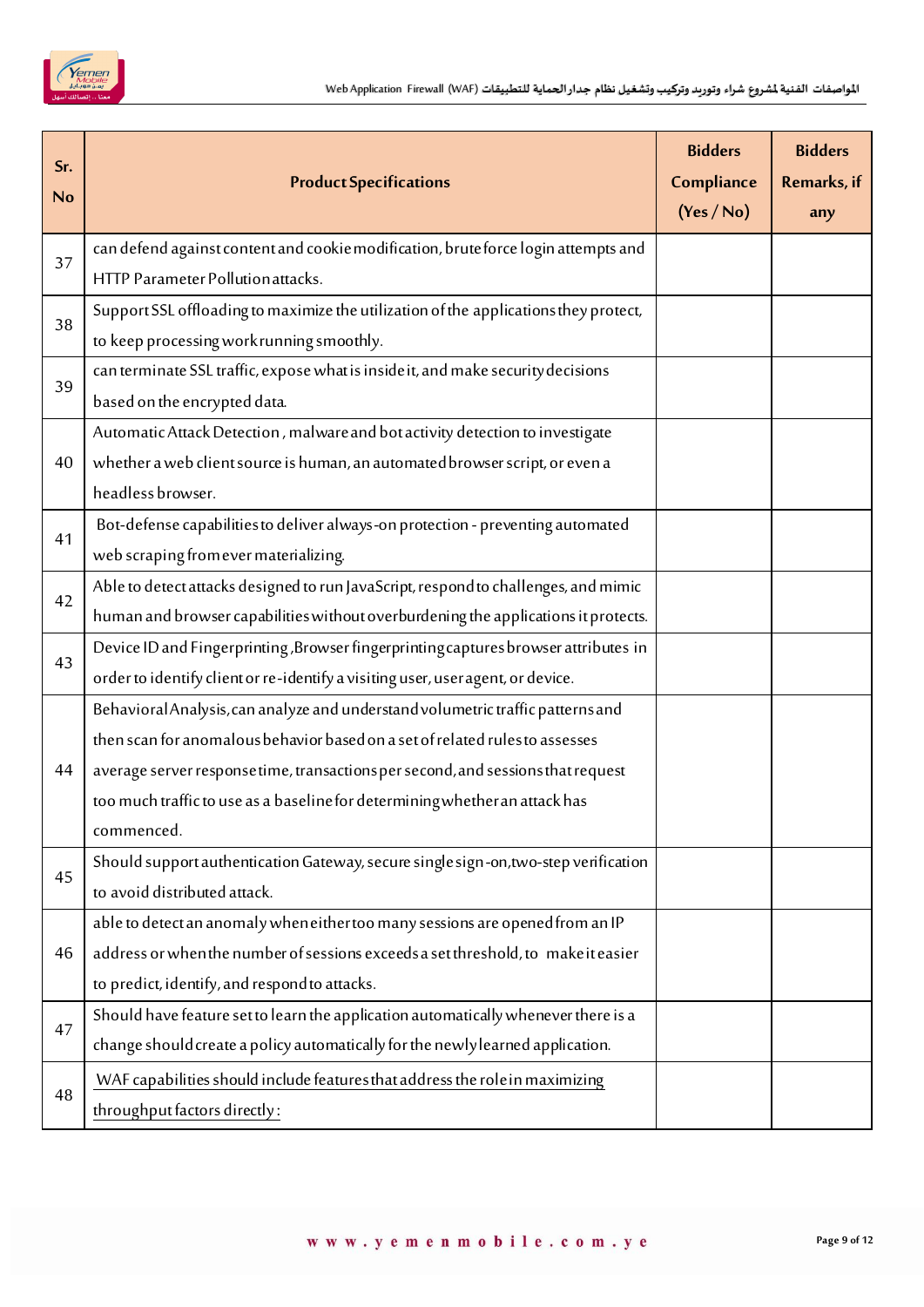

| Sr.<br>No      | <b>Product Specifications</b>                                                                      | <b>Bidders</b><br>Compliance<br>(Yes / No) | <b>Bidders</b><br>Remarks, if<br>any |
|----------------|----------------------------------------------------------------------------------------------------|--------------------------------------------|--------------------------------------|
|                | - Caching copies of regularly requested web content to reduces repeated requests                   |                                            |                                      |
|                | to back-end servers.                                                                               |                                            |                                      |
|                | - Automatic content compression to provide more efficient network transport.                       |                                            |                                      |
|                | - Hardware-based SSL acceleration to speed SSL processing and reduces the                          |                                            |                                      |
|                | burden on back-end web servers.                                                                    |                                            |                                      |
|                | - Load balancing web requests across multiple back-end web servers to optimize<br>the performance. |                                            |                                      |
|                | - Connection pooling reduce back-end server TCP overhead by allowing multiple                      |                                            |                                      |
|                | requests to use the same back-end connection.                                                      |                                            |                                      |
|                | <b>Integration and Compliance Requirements</b>                                                     |                                            |                                      |
| 1              | PCI DSS Compliance                                                                                 |                                            |                                      |
| 2              | Proposed solution should also integrate with Syslog kiwi, SIEM i.e. Solarwind Orion.               |                                            |                                      |
|                | Proposed solution should be able to integrate with external SSL visibility solution                |                                            |                                      |
| 3              | i.e. Kemp, F5 etc.                                                                                 |                                            |                                      |
|                | logging and Reporting                                                                              |                                            |                                      |
| 1              | Centralized Logging for any changes, Management, Configuration and Learned                         |                                            |                                      |
|                | Policy Synchronization across proposed WAF Devices                                                 |                                            |                                      |
| $\overline{2}$ | Unique transaction ID should be assigned to every HTTP transaction (a transaction                  |                                            |                                      |
|                | being a request and response pair) and included with every log message.                            |                                            |                                      |
| 3              | The following report formats are deemed of relevance: Word, RTF, HTML, PDF,                        |                                            |                                      |
|                | XML, etc.                                                                                          |                                            |                                      |
| 4              | The proposed solution should be able to log full session data once a suspicious                    |                                            |                                      |
|                | transaction is detected.                                                                           |                                            |                                      |
|                | The proposed solution should be able to generate comprehensive event reports                       |                                            |                                      |
|                | with filters like:                                                                                 |                                            |                                      |
| 5              | a. Date or time ranges                                                                             |                                            |                                      |
|                | b. IP address ranges                                                                               |                                            |                                      |
|                | c. Types of incidents                                                                              |                                            |                                      |
|                | d. Geo Location of attack source                                                                   |                                            |                                      |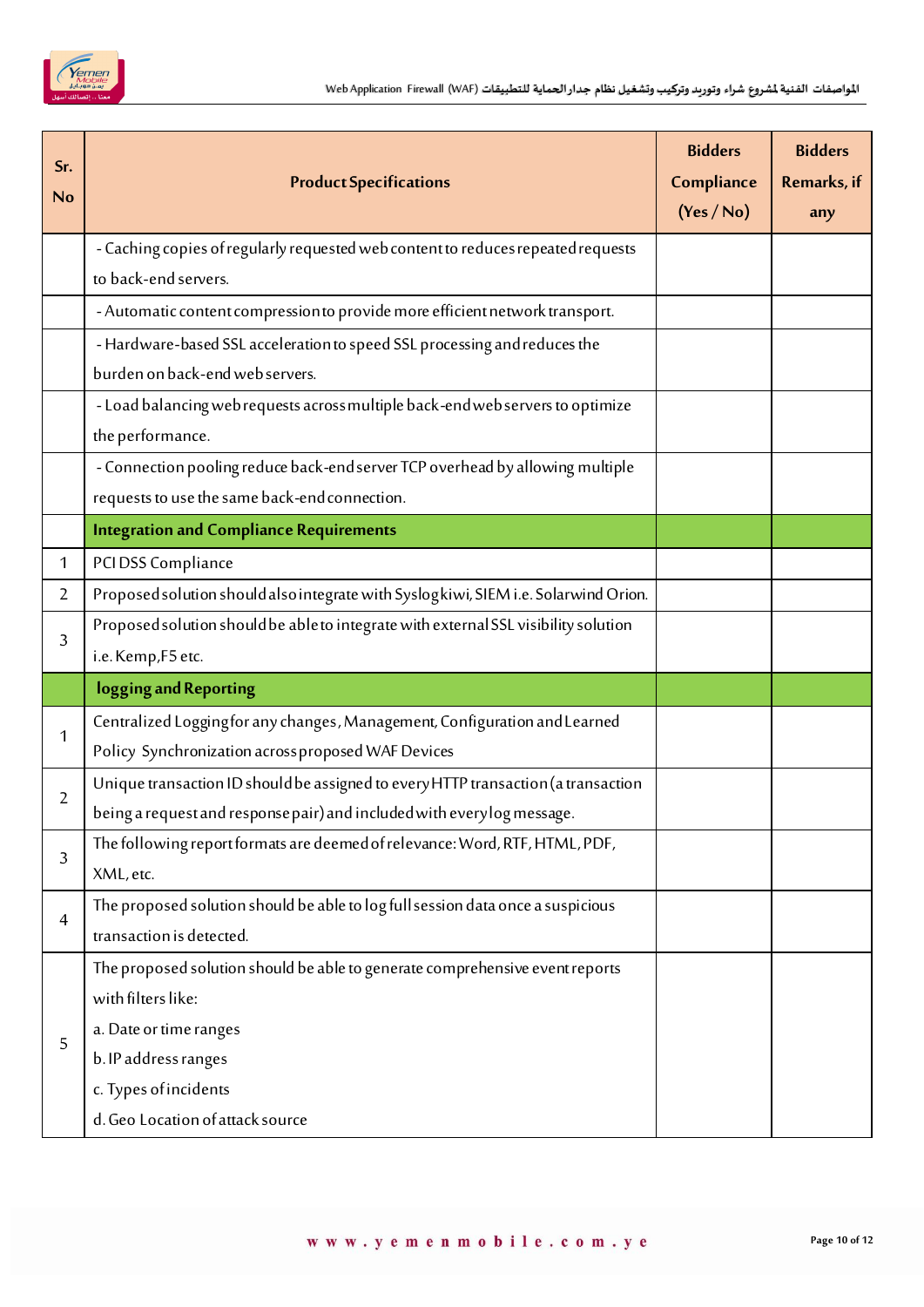

| should have a mechanism for protection of unauthorized access on the Log<br>Database by system administrator and should maintain an auditable chain of<br>6<br>custody. | <b>Bidders</b><br>Remarks, if<br>any |
|-------------------------------------------------------------------------------------------------------------------------------------------------------------------------|--------------------------------------|
|                                                                                                                                                                         |                                      |
|                                                                                                                                                                         |                                      |
|                                                                                                                                                                         |                                      |
| Should Provide Application Performance Monitoring. Should Provide the Server<br>7                                                                                       |                                      |
| Side, Network Side and User side latency statistics                                                                                                                     |                                      |
| Should support content-based application monitoring for HTTP/HTTPs, FTP, POP3,                                                                                          |                                      |
| IMAP, SIP, SMTP, RADUIS, LDAP, Oracle, MySQL and SOAP. (complete URI of GETs,<br>8                                                                                      |                                      |
| POST Bodies, etc.).                                                                                                                                                     |                                      |
| Should support External Customized Monitors to perform extended health-checks<br>9                                                                                      |                                      |
| on application that has no built-in monitor template.                                                                                                                   |                                      |
| The proposed solution should be configured to provide alerts/notifications of<br>10                                                                                     |                                      |
| malicious attacks targeting the network of scope.                                                                                                                       |                                      |
| Advanced incident handling for security operating centers (SOCs) and network                                                                                            |                                      |
| 11<br>operating centers (NOCs)                                                                                                                                          |                                      |
| The Web application firewall must:<br>12                                                                                                                                |                                      |
| Report the events, alerts, HTTP data and the application level including HTTP<br>13                                                                                     |                                      |
| headers, form fields, and the HTTP body ((complete URI of GETs, POST Bodies, etc.).                                                                                     |                                      |
| Support proper reporting and logging facilities.<br>14                                                                                                                  |                                      |
| Should be able to report events viastandard mechanisms, for example, to a syslog                                                                                        |                                      |
| 15<br>or SNMP server or a SIEM solution.                                                                                                                                |                                      |
| Solution should have the option to classify the bad or suspected bot type and                                                                                           |                                      |
| 16<br>provide detailed dashboard based on the bad/suspected BOT types                                                                                                   |                                      |
| The ability to collect and analyze the data to provide visibility into attack and traffic                                                                               |                                      |
| trends, long-term data aggregation for forensics, acceleration of incident response,<br>17                                                                              |                                      |
| and identification of unanticipated threats before exposure occurs.                                                                                                     |                                      |
| Provide reports on web-based attempts to gain access to sensitive data, subvert the<br>18                                                                               |                                      |
| database, or execute DoS attacks against the database.                                                                                                                  |                                      |
| <b>Training Requirements</b>                                                                                                                                            |                                      |
| Original Equipment Manufacturer Certified Training for four Yemen Mobile                                                                                                |                                      |
| 1<br>employees each time after implementation & in 2nd & 4th year of operation.                                                                                         |                                      |